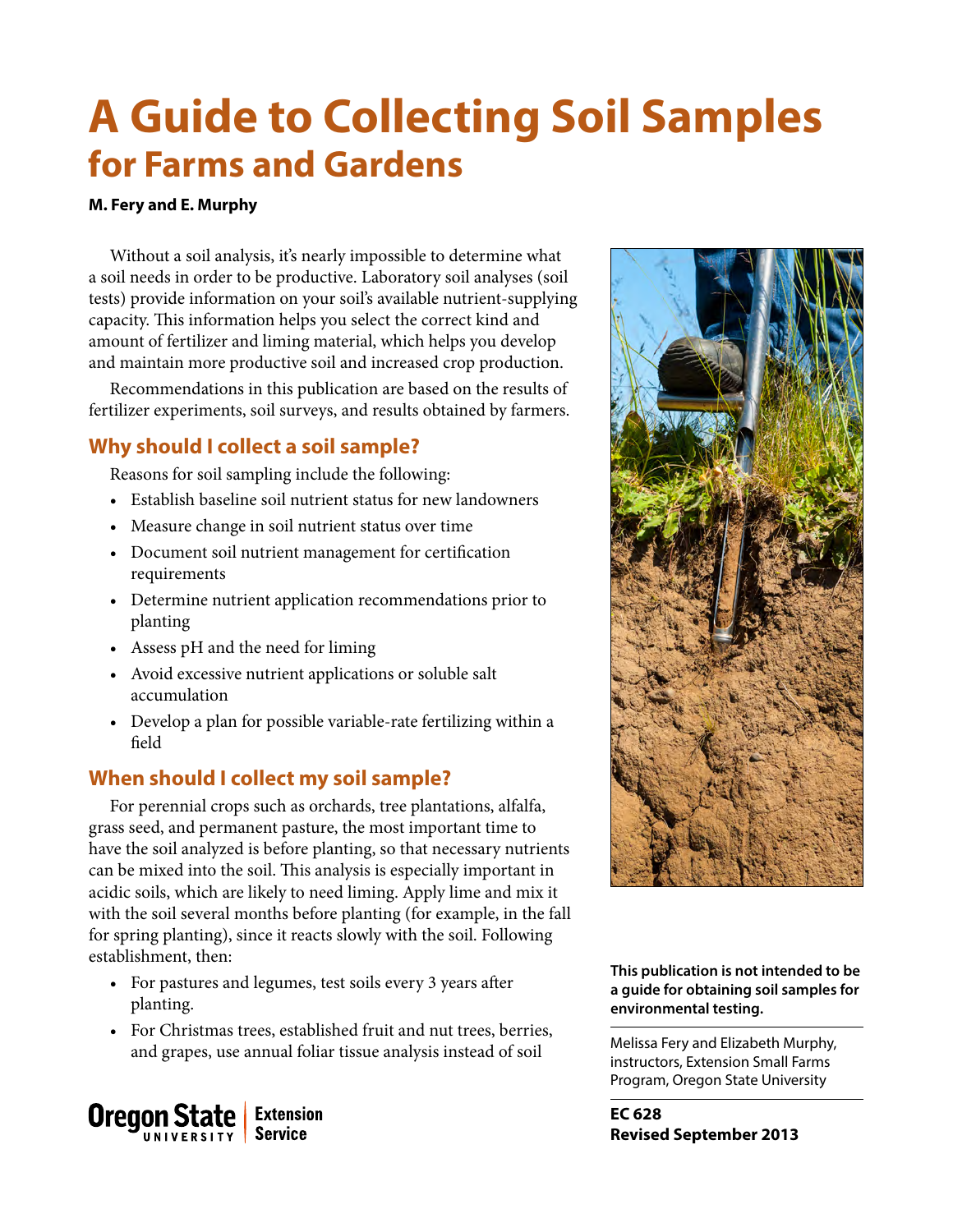testing. Soil samples are recommended every 3 to 5 years or when the tissue analyses indicate a need.

Do periodic soil tests also for annual crops, particularly when you first cultivate a field or change crops or rotations. For annual crops, especially vegetables, test soil in the fall or winter or just before planting. If you plant successive crops in a single season, you don't need to test before each planting. Soil samples are recommended every 2 to 3 years.

More information on soil laboratory analysis, soil test interpretation, and crop nutrient recommendations is available in other OSU Extension publications (see "Resources," page 5).

# **Where should I collect a soil sample?**

The area in which to collect a soil sample may depend on the soil type, crops grown, management history, or all of these. The farm in Figure 1 has

three separate sampling areas: A (orchard), B (pasture), and C (vegetable row crops). In this example, a separate soil sample should be collected from each of the three areas.

## **How do I collect my soil sample?**

#### **Sample where the crop will be planted**

If you are using raised beds, such as for vegetable crops, take your samples in the beds, not in the areas between them.

#### **Avoid unusual areas**

Avoid sampling in small areas where you know that conditions are different from the rest of the field (for example, former manure piles, fertilizer bands, or fence lines). You often can spot these places by looking for plants growing especially well or very poorly.

#### **Take 15 to 20 subsamples**

Each sample should consist of subsamples taken from 15 to 20 locations within the sampling area (marked with х in



Figure 1. Collect a separate soil sample from each of the three areas (A, B, and C).



Figure 2). Figure 2. Take 15 to 20 subsamples within one sampling area.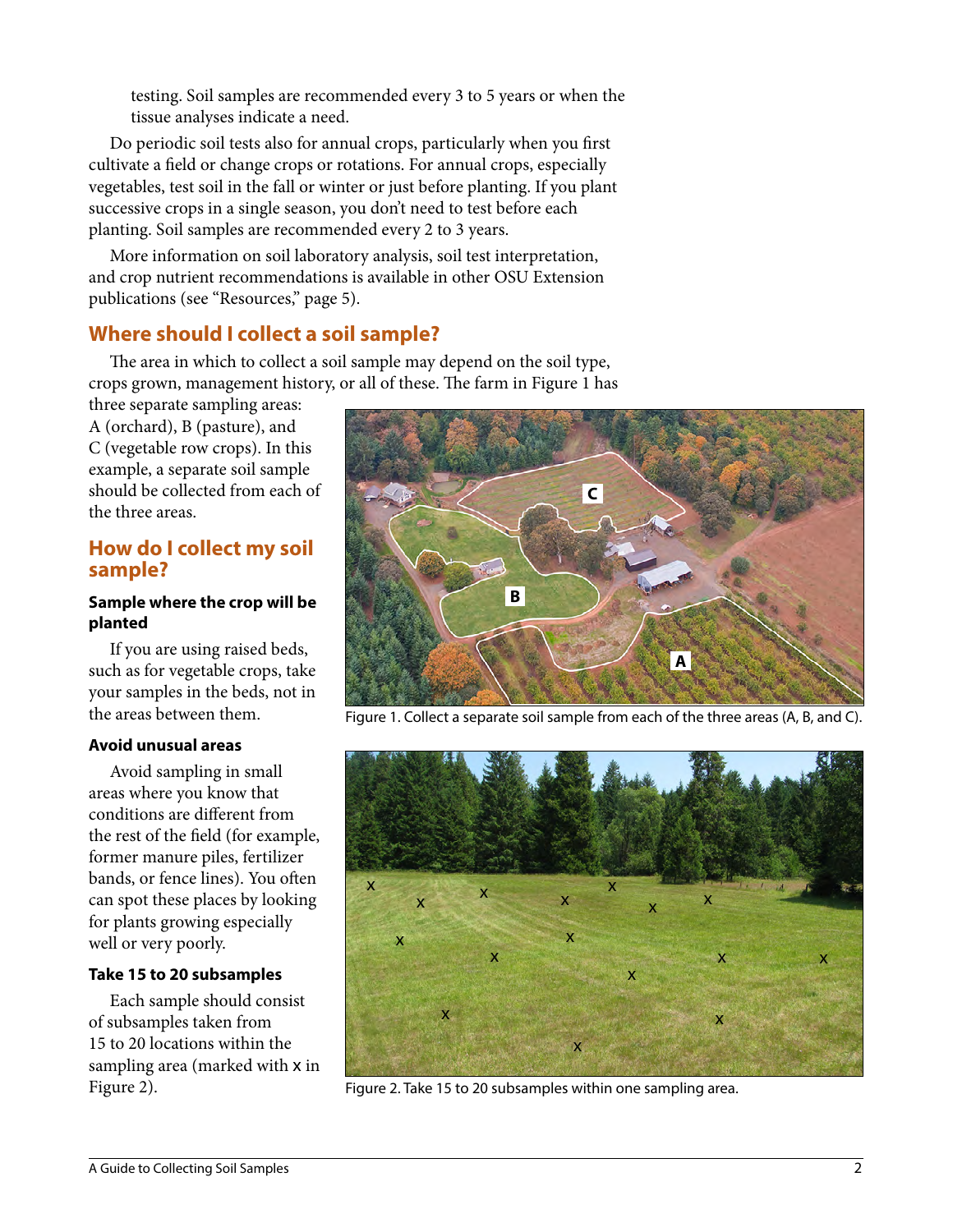#### **Avoid contaminating the sample**

- Use clean sampling tools (Figure 3), and avoid contaminating the sample during mixing or packaging. A small amount of fertilizer residue on tools or hands, for instance, can cause serious contamination of the soil sample.
- Do not include mulch or vegetation in the sample.
- Do not use galvanized metal, brass, or bronze tools to collect samples that will be tested for micronutrients (such as zinc).

#### **Take the soil sample to the correct depth**

Sample the part of the soil where the plant roots will grow. For most annual and perennial crops, sample from the surface down to about 6 to 8 inches (Figure 4) or to the depth of tillage. For pastures or soils that have limited or no tillage, refer to *Evaluating Soil Nutrients and pH by Depth* (EM 9014) for more information about collecting your soil sample.

Collect samples at the same depth. For example, if you take initial samples at a 6-inch depth, keep that same depth for all future samples, to get a more accurate comparison.

#### **Carefully mix the soil sample**

Place all of the soil subsamples from a single sampling area in a clean container and mix thoroughly (Figure 5, page 4). Do not worry about breaking the sample up into tiny particles. Labs have soil grinders to further mix the sample.

# **Analyzing my soil sample**

- Find laboratories that perform soil analysis. To search for labs certified by the North American Proficiency Testing (NAPT) program, go to <www.naptprogram.org>
- Look for a lab that offers a soil test report that you understand.
- Call one or more labs to find out the cost of the soil analysis you need.
- After choosing a lab, request any necessary paperwork (such as an information sheet), find out how you should prepare and submit the sample, and get the address where you should send the sample.
- Prepare and submit the sample according to the lab's instructions. Plastic zipper bags work best; do not use a paper bag unless the lab provides one lined with plastic. Most laboratories ask you to label the sample bag with identifying information and to fill out and include an information sheet with the sample. Don't forget to include payment in a separate, sealed plastic bag.<br>Figure 4. Measuring sampling depth.



Figure 3. Soil sampling tools.

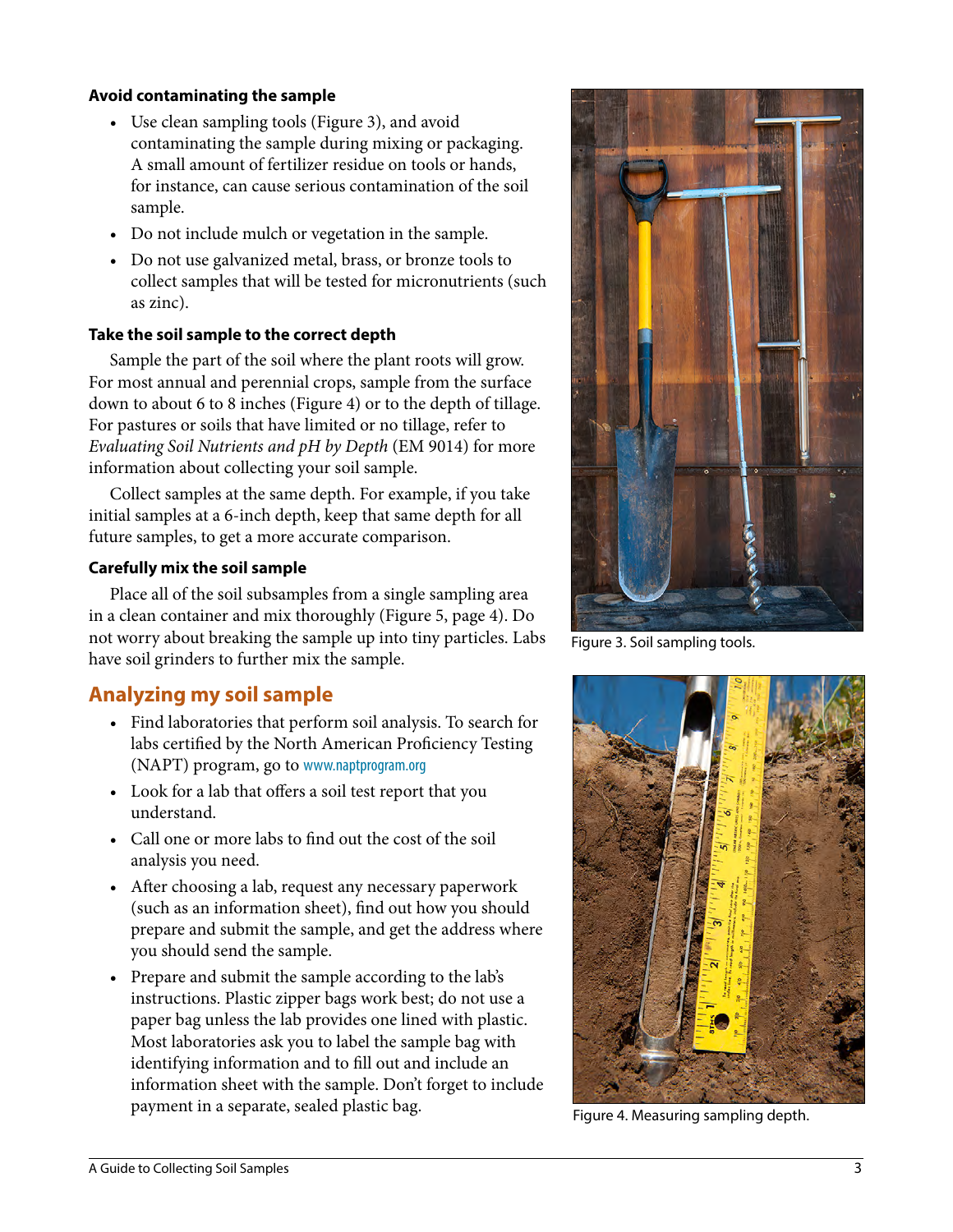- If you are requesting a nitrate nitrogen (NO3-N) test, keep the sample cool and send it immediately to the lab. Otherwise, you may choose to dry the sample or send it at your convenience.
- Request that the lab provide both a printed report and an electronic spreadsheet format for more flexible recordkeeping.
- Number each sample, record sample depth, and keep a record of the fields and areas you sampled. Take a photo of the labeled sample bags before mailing them, for future reference (Figure 6).

# **What analysis should I request?**

- The standard soil analysis from most laboratories measures organic matter, phosphorus (P), potassium (K), calcium (Ca), magnesium (Mg), sodium (Na), and soil pH (acidity).
- For acidic soils, the SMP buffer test is the best way to determine how much lime is needed.
- Certain crops might have higher requirements for specific nutrients. Consult OSU Extension publications (see "Resources," page 5) to determine whether you should test for nutrients such as sulfur (S), boron  $(B)$ , or zinc  $(Zn)$ .



Figure 5. Use a clean hand tool to mix the subsamples.



Figure 6. Take a photo of your sample bags before you mail them, for future reference. Do not use a paper bag unless the lab provides one lined with plastic.

• Nitrate nitrogen  $(NO<sub>3</sub>-N)$  is also commonly reported in standard soil tests. Nitrate nitrogen is not useful to determine soil fertilizer applications in western Oregon, as nitrate is readily leached from the soil profile. To determine a nitrogen application rate for your crop, consult the specific fertilizer guide (see "Interpreting your soil analysis," page 5). Post-harvest testing for soil nitrate is used in some cropping systems to determine if excessive nitrogen was applied. In arid regions, such as eastern Oregon, soil nitrate nitrogen tests are used in conjunction with nutrient management guides to determine nitrogen applications.

# **Sampling over time**

Once you have researched and selected a laboratory, plan to use the same lab for future tests to keep sample analysis consistent and detect changes in soil nutrients. Also, plan to take your soil sample at the same time of year, same depth, and same approximate field location.